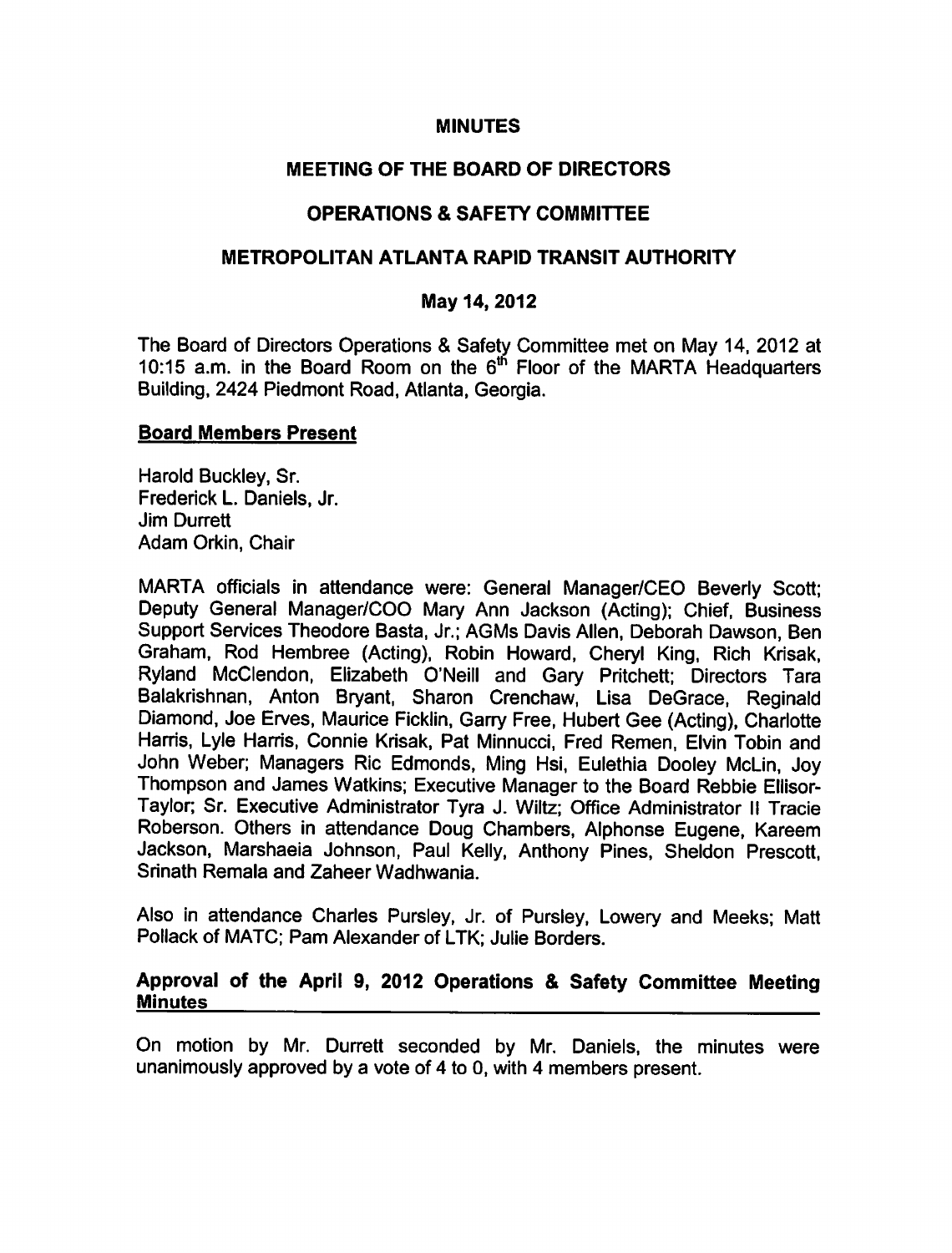# Resolution Authorizing the Award of a Contract for the Arts Center Station Roofing Rehabilitation. Contract Proposal Number B22978

Mr. Remen presented this resolution for Board of Directors approval authorizing the General Manager/CEO or her delegate to enter into a contract with RYCARS Construction, Inc. for the Arts Center Station roofing rehabilitation.

Mr. Daniels said only two bids were received from the 21 firms that either retrieved the solicitation on line or received an Advanced Notice to Bid (ANTB). He asked about the three firms that stated they were discouraged from bidding with MARTA due to the perceived lengthy award process and/or construction contracts appearing to be geared toward minority bidders.

Mr. Pritchett said bidders have mentioned that the timing is too long. He added that he could not speak to the minority issue.

Mr. Daniels said this issue has been raised before by the Board.

Mr. Pritchett said the firms are actually referring to the time between the bid opening and actual Board approval.

Dr. Scott said that MARTA's 90 day hold-firm period is not unusual and fairly standard to the industry.

Mr. Orkin said he was not comfortable with the limited amount of bids received.

On a motion by Mr. Durrett seconded by Mr. Buckley, the resolution was approved by a vote of 3 to 1, with 4 members present.

Mr. Orkin voted no.

## Resolution Authorizing the Award of a Sole Source Contract with Open Text, Inc. for the Open Text Software Upgrade, Request for Proposal Number P25966

Mr. Edmonds presented this resolution for Board of Directors approval authorizing the General Manager/CEO or her delegate to enter into a sole source contract with Open Text, Inc. for the Open Text software upgrade.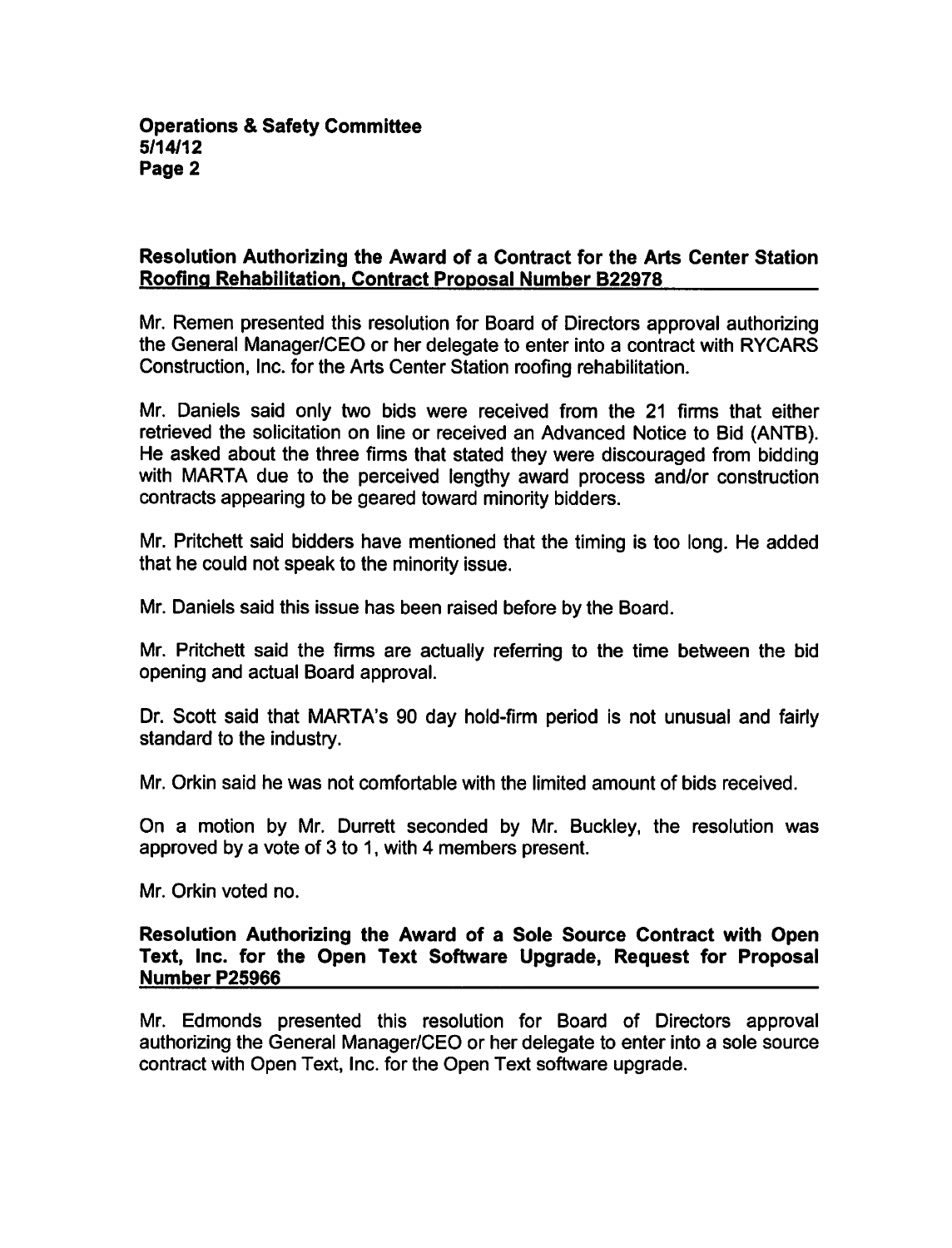On motion by Mr. Buckley seconded by Mr. Durrett, the resolution was unanimously approved by a vote of 4 to 0, with 4 members present.

## Resolution Authorizing the Award of a Contract for the Procurement of Ultrasonic Testing Services for Running Rail, Contract Proposal Number B25689

Mr. Free presented this resolution for Board of Directors approval authorizing the General Manager/CEO or her delegate to enter into a contract with Sperry Rail, Inc. for the procurement of Ultrasonic Testing Services for running rail.

Mr. Orkin said only two bids were received on this contract. He asked how many firms retrieved the solicitation or received an ANTB.

Mr. Free said seven.

Mr. Orkin asked if these services are provided by a limited number of vendors.

Mr. Free said yes; it is a niche market.

Mr. Daniels asked how does MARTA search for firms in a specialized market.

Mr. Pritchett said trade journals and industry relationships, in addition to normal solicitation processes.

Dr. Scott said it would be helpful for the Authority to do broad-based advertisements as a regular matter of course.

On motion by Mr. Durrett seconded by Mr. Daniels, the resolution was unanimously approved by a vote of 4 to 0, with 4 members present.

# Resolution Authorizing Award of a Contract for Automated Track Geometry Measurement Test Services. Contract Proposal Number B24369

Mr. Free presented this resolution for Board of Directors approval authorizing the General Manager/ CEO or her delegate to award a contract to Ensco Rail, Inc. for Automated Geometry Measurement Test Services.

On motion by Mr. Durrett seconded by Mr. Buckley, the resolution was unanimously approved by a vote of 4 to 0, with 4 members present.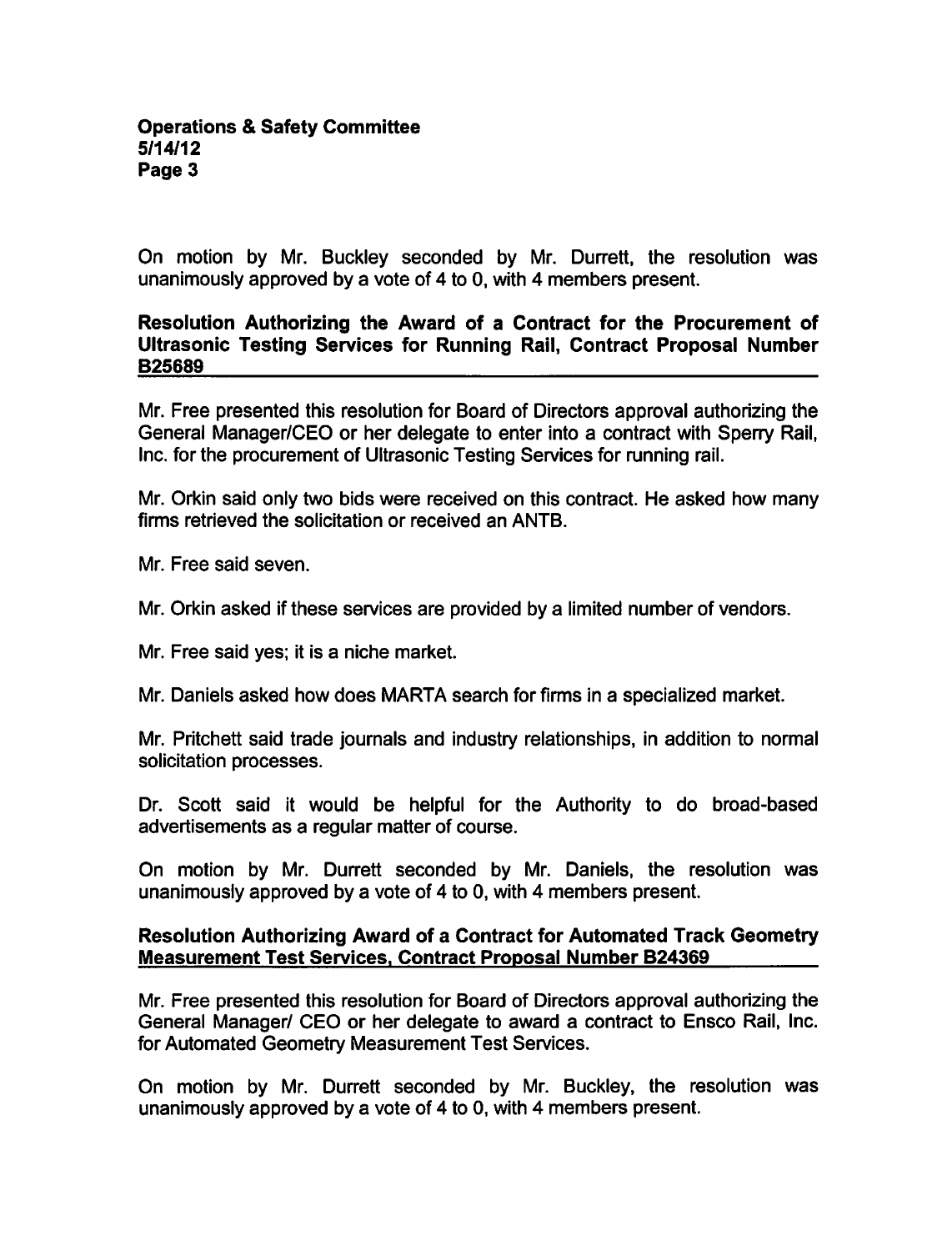## Resolution Authorizing an Increase in the Contractual Authorization for Audio Frequency Track Circuit Modules by Alstom Signaling, Inc., Request for Proposal Number P20169

Mr. Free presented this resolution for Board of Directors approval authorizing the General Manager/CEO or her delegate to approve a change order in an amount of \$1,723,734.20 to procure additional audio frequency track circuit modules to replace obsolete track circuit modules.

Mr. Orkin asked Mr. Free to explain how the change order will not increase the project cost.

Mr. Free said MARTA has a four-year program in their Capital Improvement Plan (CIP) for track module modifications which totals \$10M. The increase of \$1,723,734.20 is absorbed into the overall total for the four-year period. Therefore, staff is not requesting any additional funds.

Mr. Daniels said the \$10M is the total amount authorized over the four-year period.

Mr. Free said that is correct. That includes the purchase of the materials, installation and engineering.

Mr. Daniels asked will MARTA come up short at year four based on this change order increase.

Mr. Free said this project came out of the 2009 WMATA incident. The modules were identified as a potential cause of the accident at WMATA so MARTA put this CIP program together proactively in an effort to get its needs into Alstom Signaling, Inc. as soon as possible. A dollar amount was set aside and staff is working from it. Staff anticipates that the installation will be complete six months ahead of schedule which will also cut off some of the time to install the units.

Mr. Daniels said when the four-year period nears the end it seems the \$1.7M would impact the total amount of the contract, being that this is a change order.

Mr. Free said at this point staff does not anticipate it to but if necessary staff may have to increase the CIP number also.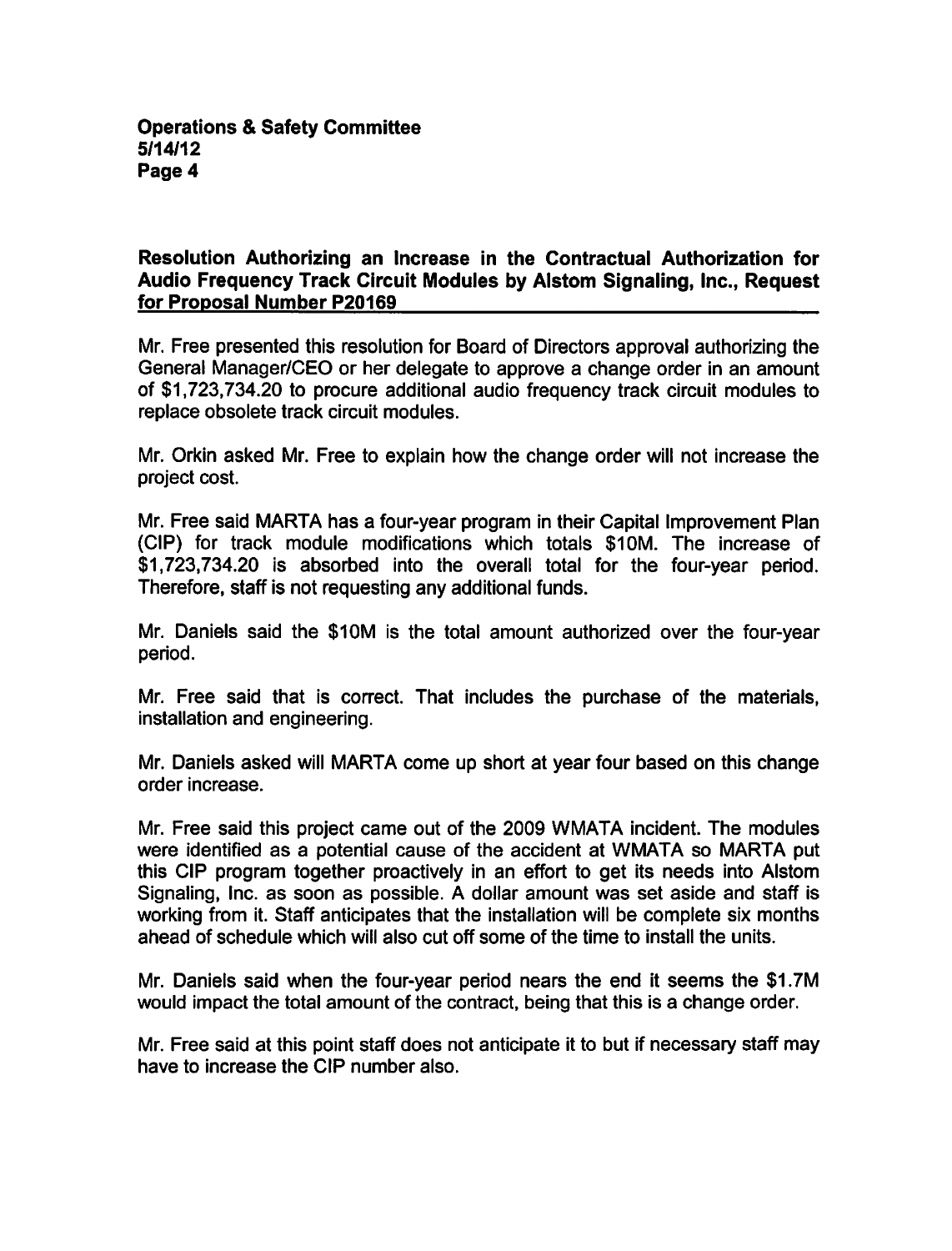### **Operations & Safety Committee** 5/14/12 Page 5

Mr. Daniels said if the number is going to increase at some point in the future then MARTA should be proactive in terms of identifying what those potential costs may be and look at increasing that aggregate amount now.

Mr. Springstead said after the WMATA incident, MARTA participated in some investigative work and identified funds, effectively, \$10M over a four-year period. MARTA quickly met with Alstom to identify a good estimate of what the replacement modules would be. In 2011, a contract was approved by the Board in the amount  $$6,460,671$ . The contract with Alstom was effectually a design, furnish and install type contract. As the design evolved and Alstom begin to produce the modules, MARTA simultaneously had configuration management project going on. During which, the Authority went through all of its train control drawings, updating them and getting them up to speed. As the first few train control rooms were completed and the quantity of modules was identified and extrapolated through the system it was determined that they were going to run about 135 modules short. Based on the fact that \$10M was identified for procurement of materials, design efforts and installation, which is being done by MARTA, staff believes the project can be finished well under the \$10M and well in advance of the four-year period.

Mr. Durrett said he raised the same question with Mr. Ferrell; his response indicated that MARTA has been able to manage this and control the cost comfortably within the \$10M.

On motion by Mr. Durrett seconded by Mr. Buckley, the resolution was unanimously approved by a vote of 4 to 0, with 4 members present.

## Resolution Authorizing the Award of a Contract for the Procurement of Additional Hardware Equipment for the Dense Wave Division Multiplexing (DWDM) Networking Infrastructure. Request for Proposal Number P25989

Mrs. McLin presented this resolution for Board of Directors approval authorizing the General Manager/CEO or her delegate to award a contract for additional hardware equipment for the Dense Wave Division Multiplexing Networking Infrastructure to Presidio Networked Solutions, Inc., a State of Georgia vendor (5000546-043).

On motion by Mr. Durrett seconded by Mr. Buckley, the resolution was unanimously approved by a vote of 4 to 0, with 4 members present.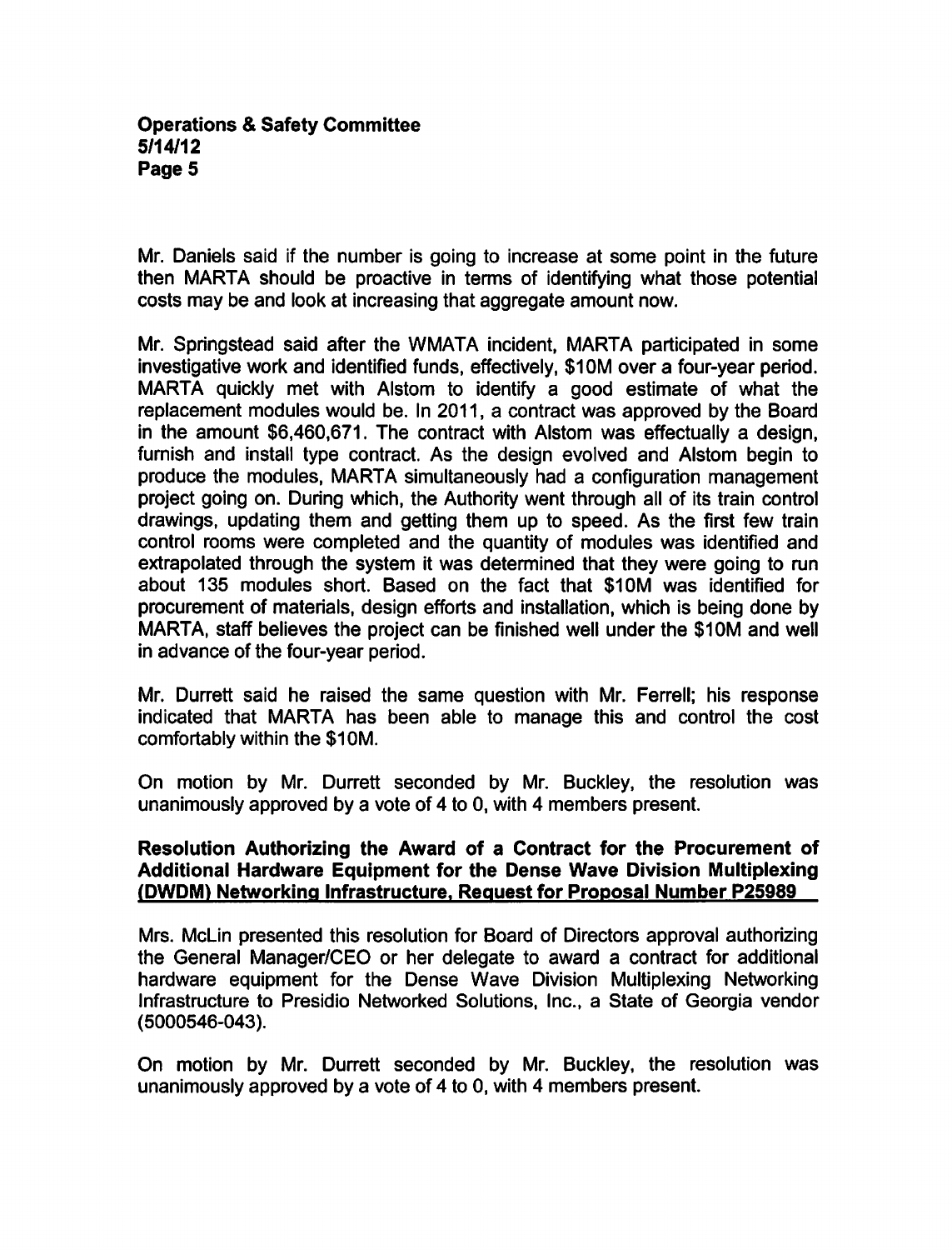## Resolution Authorizing Award of Contracts for the Procurement of Information Technology Equipment to Support Project 31936  $-$  CCTV Expansion. Contract Proposal Number P25967

Mrs. McLin presented this resolution for Board of Directors approval authorizing the General Manager/CEO or her delegate to award a contract to General Services Administration (GSA) and State of Georgia vendors Abacus Solutions (GS-35F-0511T), Forsythe (GS-35F-0143R) and Adcap Network Systems, Inc. (S000546-043) for CCTV network infrastructure equipment.

Mr. Daniels asked if this procurement will cover cameras on buses.

Mr. Graham said yes.

Mr. Daniels asked if this is part of the overall bus CCTV project.

Mr. Graham said yes, it is the final part.

On motion by Mr. Buckley seconded by Mr. Daniels, the resolution was unanimously approved by a vote of 4 to 0, with 4 members present.

Resolution Authorizing Award of (a) Contracts Utilizing State of Georgia Contracts and/or General Services Administration (GSA) Schedules for General Consulting and Professional Services for the Fiscal Year 2013 Capital Improvement Program and (b) Authorizing the FY 2013 Annual Work Program for the Provision of Rail Vehicle Consulting and Related Services for the Fiscal Year 2013 Annual Work Program for the Provision of Rail Vehicle Consulting and Related Services for the Fiscal Year 2013 Capital Improvement Program. Contract Proposal Number P24530

Mrs. McLin presented this resolution requesting Board of Directors to approve the annual renewal of work order authorizations for MARTA's FY2013 Annual General Consulting and Professional Services and Rail Vehicle Consulting contract values that will then be drawn down from existing multi-year MARTA contracts, or from approved General Services Administration Schedules or State of Georgia contracts.

On motion by Mr. Durrett seconded by Mr. Daniels, the resolution was unanimously approved by a vote of  $4$  to 0, with  $4$  members present.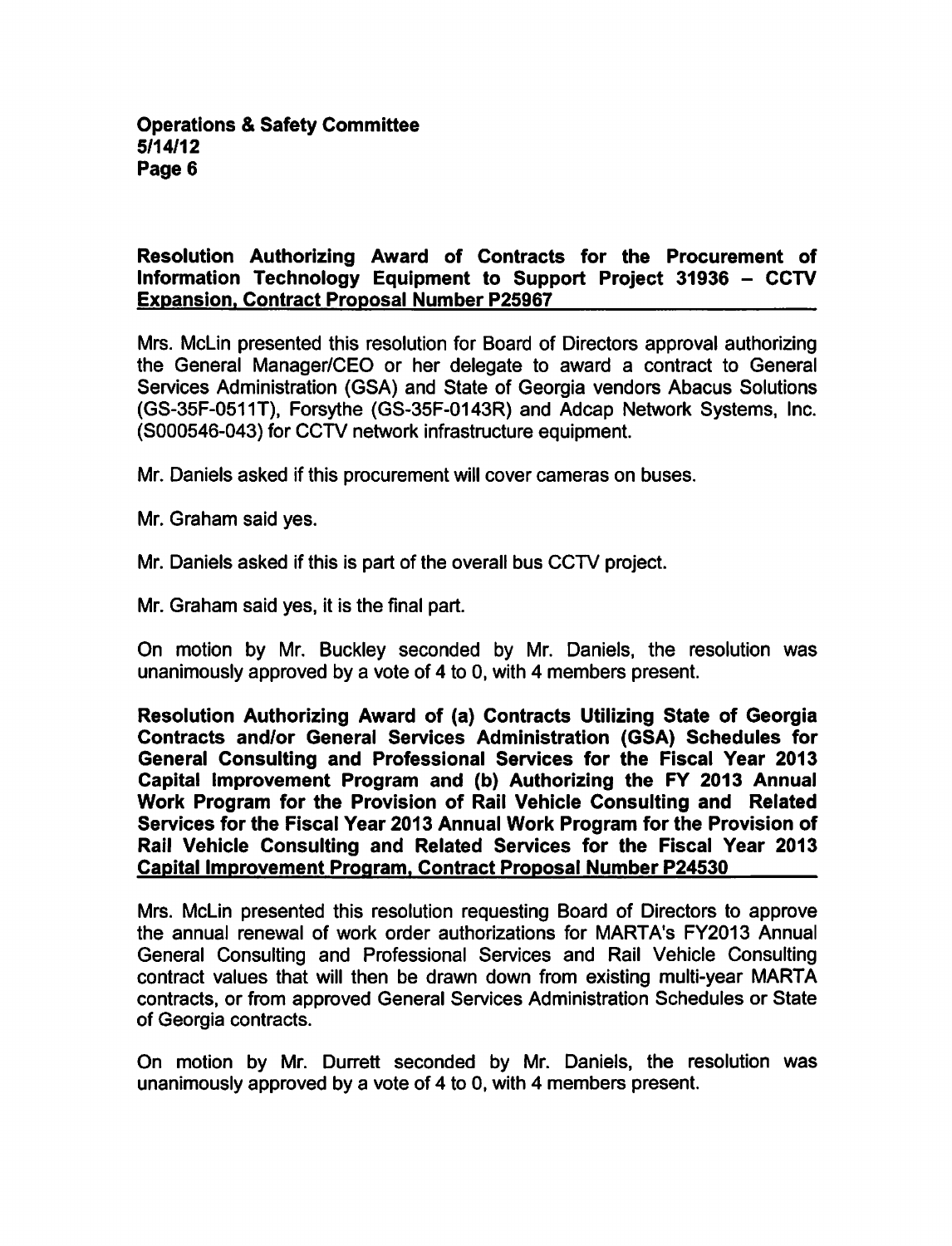Resolution Authorizing the Exercise of a One-Year Option for General Engineering Consulting and Related Services and the Approval of General Engineering Work Orders in Support of the Fiscal Year 2013 Capital Improvement Plan in the Estimated Amount of \$45.488.550

Mr. Springstead presented this resolution for Board of Directors approval authorizing the General Manager/CEO or her delegate to: (1) Exercise Option Year One of the General Engineering Consultant (GEC) contract with MATC (Metropolitan Atlanta Transit Consultants); and (2) Provide funding authorization for the GEC contract in support of the delivery/execution of MARTA's FY 2013 Capital Improvement Program, in an amount not to exceed \$45,488,550.

Mr. Orkin said he would like to see detailed breakdown of the \$45,488,550.

Mr. Springstead said it would be provided to the Board.

Mr. Durrett asked what will trigger MARTA to search for new firms as opposed to implementing one-year options.

Dr. Scott said staff has taken notice of costs increases on consultant work and been having discussions about what can be done differently. Additionally, she stated, this is tied into the region and where the region is headed, i.e., Federal funding, NPOs, project implementation, etc. It appears in the future, the GEC will work more by task orders. A very important question is how much of this work will MARTA continue to bring in.

On motion by Mr. Buckley seconded by Mr. Durrett, the resolution was unanimously approved by a vote of 4 to 0, with 4 members present.

# Other Matters

Mr. Daniels said the Board is concerned about MARTA's procurement process and the lack of participation from vendors. He asked that Dr. Scott and staff take a thorough look at how MARTA can change its process. MARTA must find a better way to attract the firms that want to do business with MARTA.

Dr. Scott said staff will provide a comprehensive survey within 45 days.

Mr. Daniels requested Safety updates come before the Committee on a quarterly basis - incidents, accidents, what can be improved, etc.